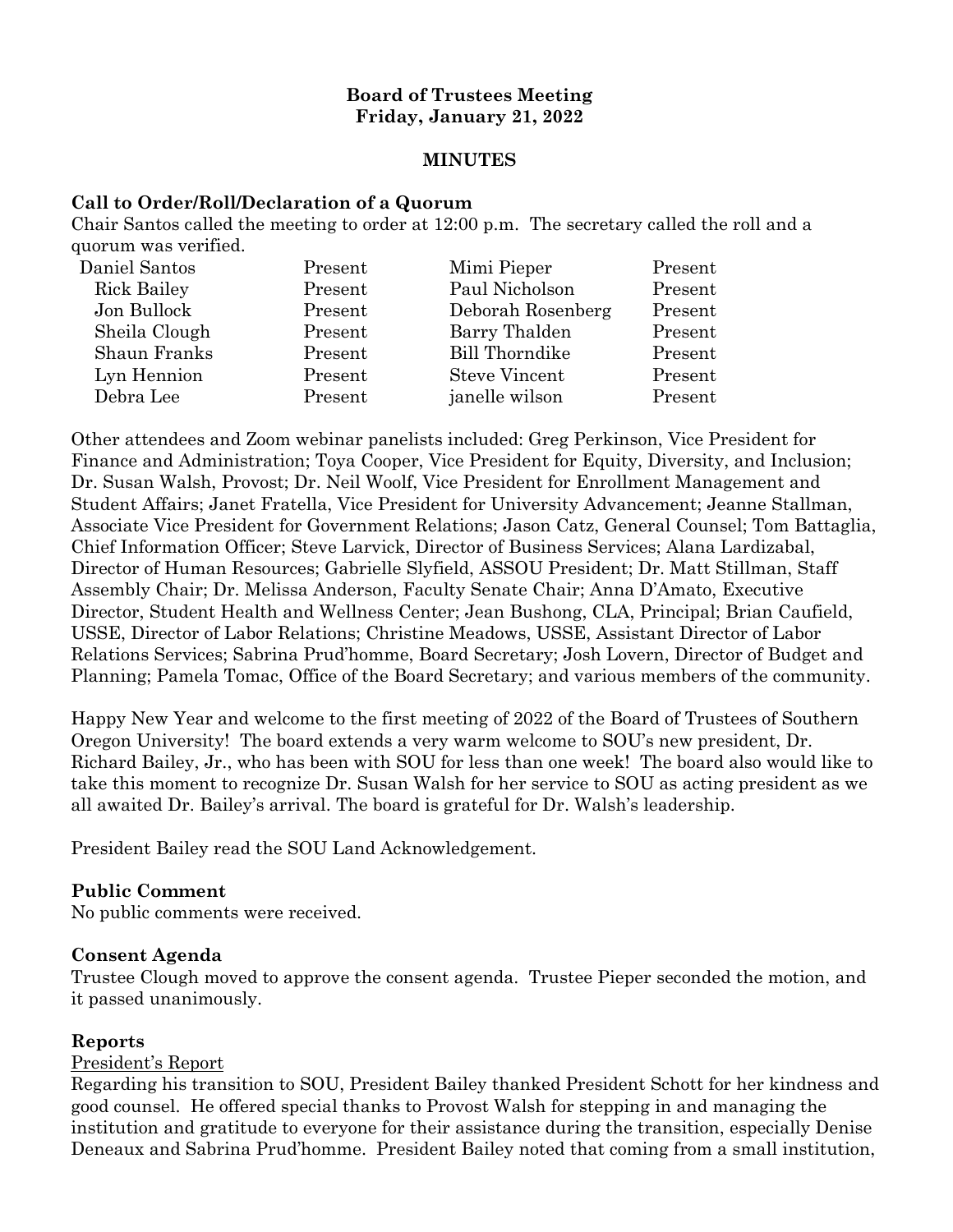he notes that SOU has many moving parts, solid counsel, and so many people with a love of the university, which is a good starting point for a new president.

President Bailey is interacting with students by going to lunch and just meeting with them. Updating the board on initial engagements, he noted Associated Students of Southern Oregon University (ASSOU) student visits, student visits at the HAWK; the Martin Luther King holiday event, meetings with the Ashland chief of police, Ashland Chamber of Commerce; KOBI NBC-5 interview, a media engagement with Chair Santos; and planned meetings with the SOU Faculty Senate and Staff Assembly next week.

Regarding early thoughts on goals, Bailey believes strategic listening is a given, and asked the board to see his proposed goals through that lens starting with planting seeds for revenue diversification options. The objective is to be entrepreneurial, with the organization becoming more thoughtfully risk-tolerant without being reckless. There is a lot in the strategic plan that is good but starting a development approach to examine it now by reviewing the way it has been measured and reported to the board. Additionally, a review may find things that can be tweaked, items not being worked on, or things not located on the plan that should be there. Establishing a network of collaborators will continue the success of the university. In the past, every positive good thing that happened came about due to a partner relationship. A robust internal and external communications strategy is important to connect the university students, faculty, staff, board members, community, and the outside world. President Bailey wants to explore how the university can take care of and encourage each other, and cultivate an environment where healing and self-care are part of SOU. When this happens, the team will be healthier and stronger going forward.

Chair Santos added that the Executive and Audit Committee (EAC) talked about the presidential evaluation and goal setting. More details will be coming in April and June as preparations for the annual cycle are completed. A conversation occurred that the board can assist President Bailey by offering a 60-90-day check-in.

Trustee Pieper thought the idea of going to students directly is lovely, as students have been missing that.

#### Committee Reports

Vice Chair Bullock said the Academic and Student Affairs Committee looked at student engagement and obtained reports from the provost on the HECC evaluation and Northwest Commission on Colleges and Universities (NWCCU) accreditation. Dr. Woolf presented enrollment information and success with incoming freshmen applications and acceptances as a result of enhanced communication strategies, though transfer applications are down. One action reflective for student demand and workforce needs was that ASAC approved a new program for a BA/BS for sustainable tourism management. The student withdrawal survey from Drs. Stillman and Vath was reviewed. Hugues Lecomte provided a presentation on the student recreation center. Lexi Sylvester shared information about re-creating the Social Justice & Equity Center (SJEC) space, the unit, programming, and the great work everyone in the SJEC provides. The campus is looking forward to the SJEC grand opening, providing a later opportunity for the board to tour that space.

The Finance and Administration Committee reviewed a budget update, learning that the pro forma from November remains on track and unchanged, which reflects a reliable process. A short-term roadmap to manage this year's finances on the revenue and expense side was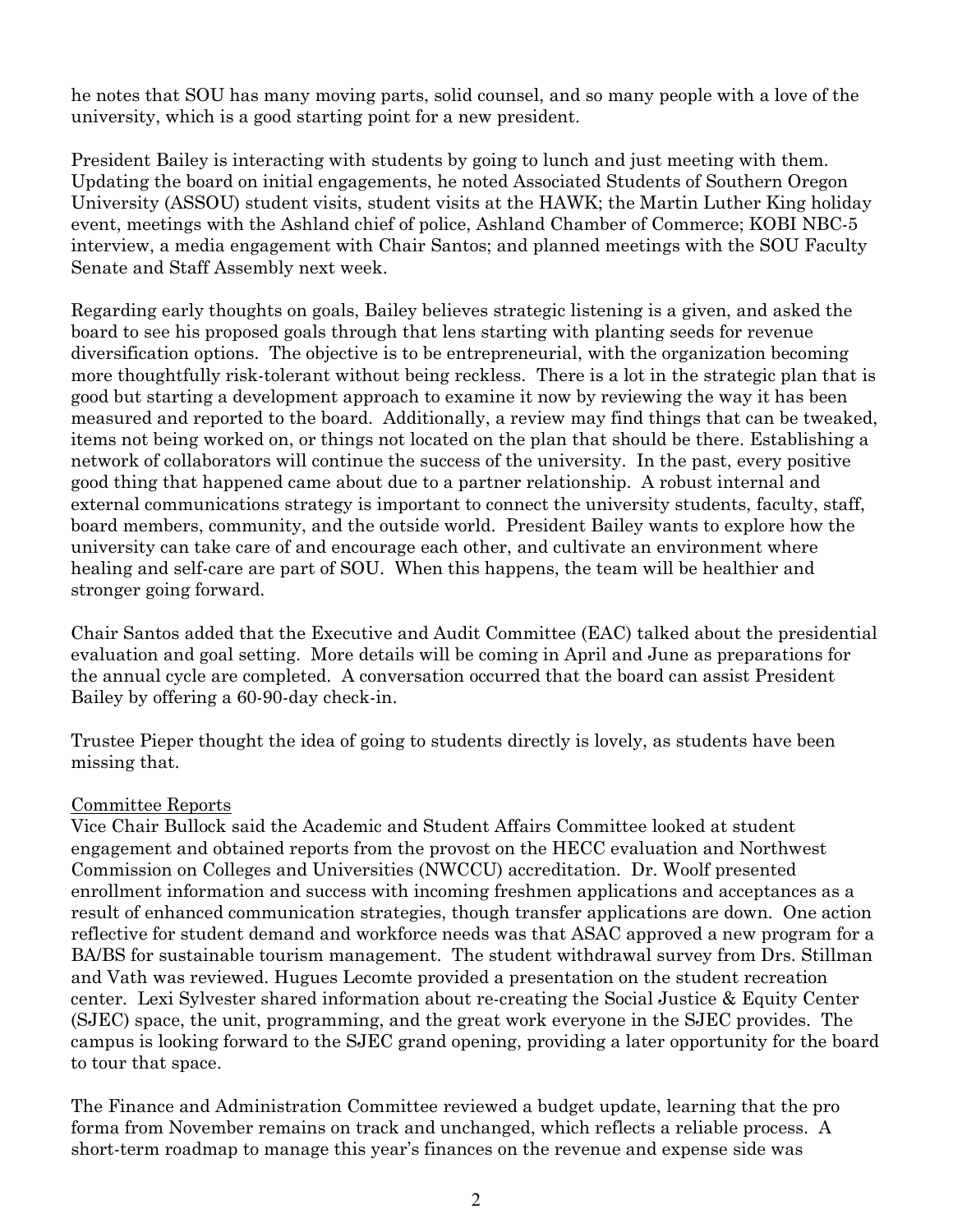discussed as a runway for the president to have decision space. Jim Pinkard from the HECC joined the committee to discuss the HECC evaluation and the ratios.

A large part of the discussion was on tuition and the board's process on tuition. A few tweaks were made and that recommendation will be seen this afternoon to update the board's process. Alana Lardizabal provided employer of choice updates, an important factor in the current labor market. Ms. Lardizabal talked about recruitment, recognition, onboarding, and a focus on performance management, highlighting the generational needs for feedback.

Chair Santos said EAC discussed the internal audit function with David Terry, walking through the early work completed and his process. In April, additional information will be provided about the audit plan. CliftonLarsonAllen (CLA) external auditor will join the board today to discuss findings. Presidential annual reviews were mentioned, and some policy changes are up for review for this meeting as well.

### Student Body Leadership Report

ASSOU President Slyfield reported out on numerous issues. She said students were pleased to meet President Bailey. The first all-ASSOU meeting will be next Wednesday from 6-8 pm and all are welcome. The issue of the year is communication, getting more students interested, and letting students know that ASSOU is a great resource to help in any ways the students need. Josh Lovern will discuss the student fee process, and then gear up to start that process along with the first Tuition Advisory Council (TAC) meeting. The Office of Equity Grievance and Title IX will start a sexual violence prevention committee. The senate has been working on concerns about cameras on campus with Robert Gibson of Campus Public Safety to see if more cameras can be provided in student and family housing; estimates about those costs are expected soon.

The environmental affairs committee has begun meeting and moving forward with the campus solar assessment by sending out Request for Proposals (RFPs). A suitability survey has gone out to see where improvements can be made on sustainability, with a large green fund outreach that is looking to be increased by \$1. The affordability fair was held with participation by clubs, Oregon State Public Research Interest Group (OSPRIG), La Clinica, etc. to connect students to additional resources. ASSOU is already seeking feedback on ways to improve the affordability fair for next year.

On the student fee process, responses have not come back yet. The committee is looking at the core inflation rate and enrollment projections that go into the fee, considering a recommended increase of \$20 that will place the student fee around \$400. Ms. Slyfield touched on a number of the fees, relaying that a discussion was held about better communication on fees, so students can see the full scope of how the fees are used, and to help understand how the fees benefit the university experience. President Bailey extended special thanks for this strategic communication so students can understand the value of their fees. Lastly, every so often there is an SOU-ASSOU cabinet to cabinet meeting to help with internal communication.

## Faculty Senate Report

Dr. Melissa Anderson said work is being continued on the general education curriculum. The faculty perspective has been dominated by COVID and Omicron with accommodations, illness, transmissibility issues, remote delivery, best practices, lingering uncertainties, and other considerations. This contributes to two years of exhaustion; it has been difficult and faculty are still struggling but hope the surge dies down by the time spring arrives. The Faculty Senate is working on finding someone to fill the seat that Trustee Rosenberg will vacate. Chair Santos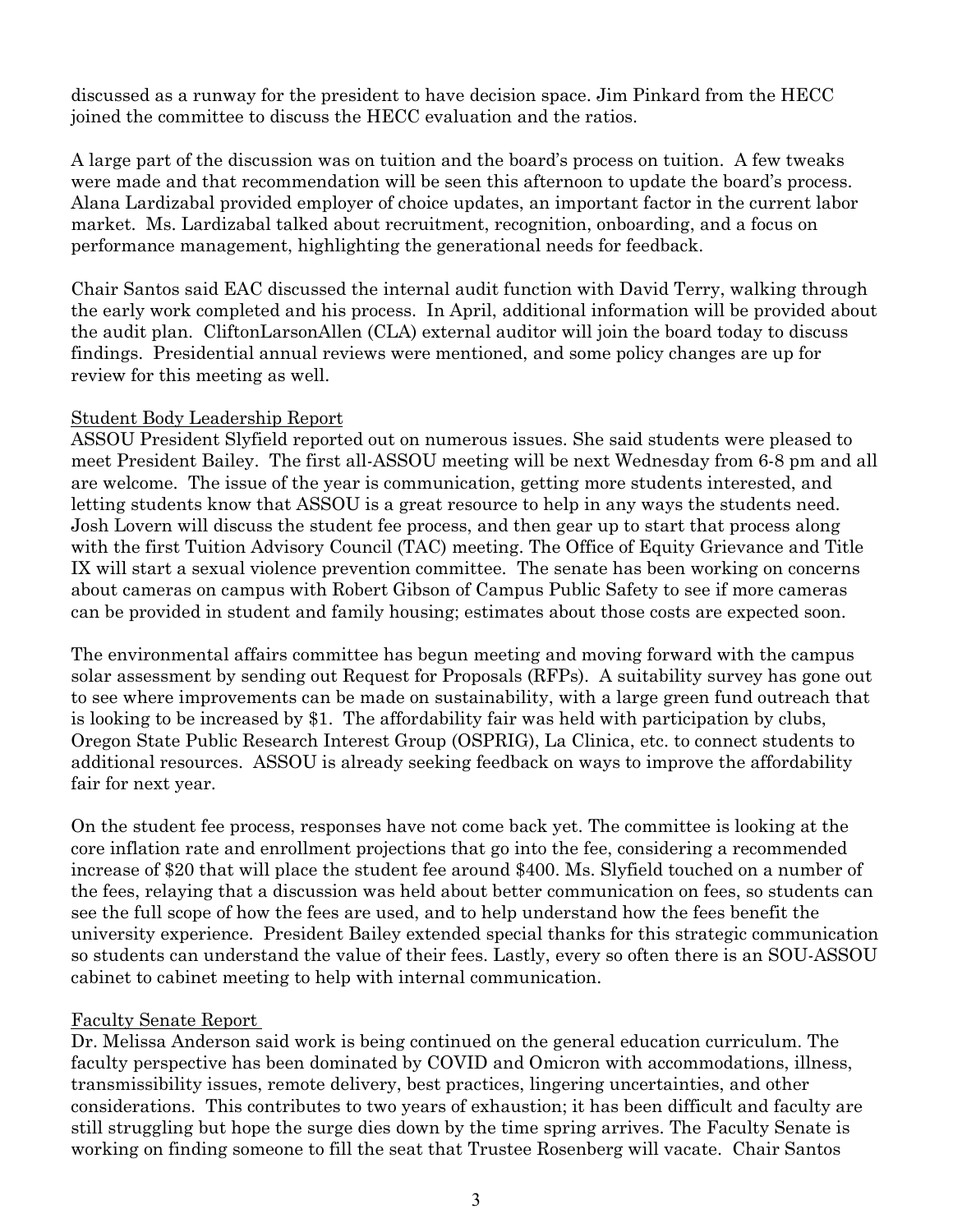thanked Dr. Anderson for her leadership and the senate for the work being accomplished during this difficult time.

Responding to Trustee Nicholson who asked to see more shared about general education, Dr. Anderson replied that the plan was to launch in Fall 2022 which was not feasible because of so many moving parts and barriers to ensure that everything was done correctly. The plan now is to launch Fall 23, with courses to be approved starting in the spring of this year.

### Staff Assembly Report

The Staff Assembly presented a thorough written report. To accompany this, Dr. Matt Stillman said as the staff assembly has been newly formed, it is still working on getting fully established in setting bylaws, forming committees, and getting a web presence. Next week a meeting is set with President Bailey to gather the expectations for the organization.

### Equity, Diversity, and Inclusion (EDI) Report

Vice President Cooper began by noting the context of what is going on in the nation, the community, and the campus: rising costs, protests, community crisis, campus crisis events, and COVID. There is instability in jobs, health, housing, etc., which affects the population, but the underrepresented are hit even harder, and more acutely, the students. In Justice, Equity, Diversity, and Inclusion (JEDI) work, there is a lot of crisis modeling and the team has a plan to develop these ideas beyond crisis. The university has Strategic Direction (SD) IV, which is not a crisis model but does more than focus on the kerfuffle. SD IV focuses on recruitment, retention, education, communication and marketing, campus climate, and a diversity plan. SOU has a good plan but needs a structure that allows the team to put everything into action and persist when a crisis develops. Ms. Cooper is developing that program and budget.

The work underway is plentiful already, but Ms. Cooper would love to see SOU centralize the communication about what is going on around campus. The university should not stop innovating, educating, and communicating, so Ms. Cooper will be publicizing a quarterly EDI newsletter.

Chair Santos shared that some of the conversations were about what can the board do to help, one thing discussed was the equity lens. The conversation with Kylan DeVries just whetted the appetite of the board, and Ms. Cooper mentioned the need to talk more about the equity lens, with some great conversations happening about board equity development.

## USC Equity Institutes

The USC Equity Institutes is an 8-week program to increase competencies, effectiveness, and learning outcomes that are based on SD IV. There will be a pre-institute meeting to help develop trust among participants and to think about the ways this will impact the work everyone does so the university does not end up with 23 trained people who do not think about it again. President Bailey added that the equity lens being created to help SOU is not on Dr. Cooper's or the team's shoulders, but on "all of us" to be part of the solution.

Responding to Trustee wilson, Ms. Cooper stated that the vice presidents, board secretary, general counsel, and folks across campus who are impacting students in how they live, learn, and work will be attending the equity institute.

#### University Advancement Report

Starting with alumni relations, Ms. Fratella shared that university advancement conducted an online survey among 16K alumni that generated a good response rate of 11 percent. She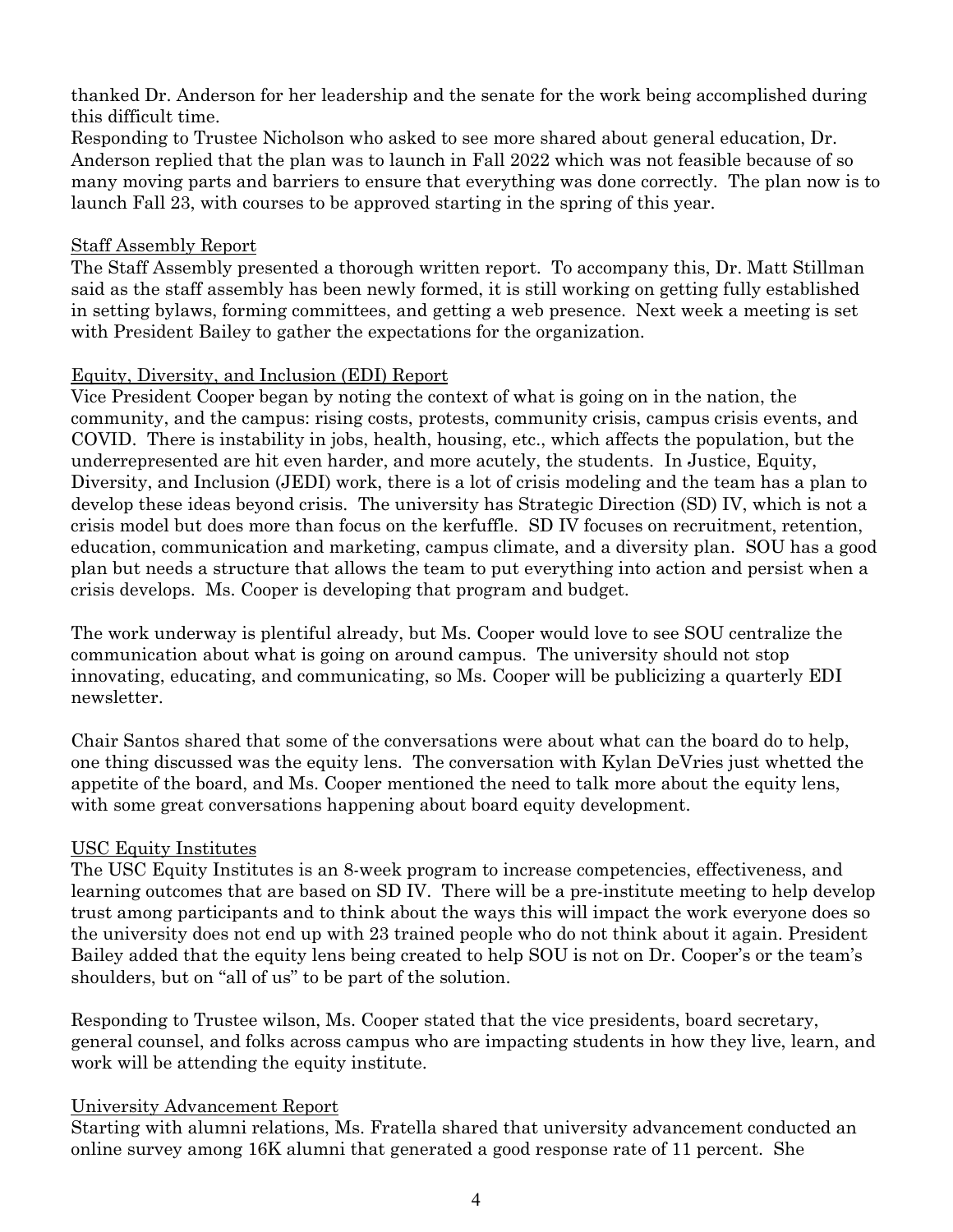provided information about respondents, the sentiments they expressed, how SOU communicates with alumni now, gift-giving habit of alumni by age, perceived roles of alumni, and that alumni feel most connected as a whole or with a particular program or department, with education and business figuring most prominently. The takeaway was that communication matters, and though there are not a lot of resources, the university needs to create more communications from the academic programs. In addition, SOU needs to build community, begin a networking program for alumni and students, and develop ways that young alumni can contribute meaningfully.

The Southern Oregon University Foundation (SOUF) is \$500K ahead of last year at this time and well on its way to reaching it's \$4M goal. Gene and Tina Pelham developed a professional development fund for faculty in the business program. Donn Wadley and Joyce O'Donnell Wadley started a scholarship for Jackson County students from traditionally underrepresented racial or ethnic minority groups. The Dodge-Taylor-Biegel combined scholarships for students from Jackson County majoring in business had a distribution this year of \$125K. Since these scholarships began, the distribution has totaled \$2.7M to the business school for SOU students.

On the professional development program that was started in 2016, which is an area of growth, SOU offered open enrollment courses to engage community members. In 2020, a series of workshops for Lithia was offered, and as the student count increases, unrestricted revenue increases for the institution. Kudos to Stacey Derrig and Jeanne Stallman, who work this program as a key connection to the business community.

## **Action, Information and Discussion Items**

## Review of Audited Financial Statements and Acceptance of Annual Financial Report for Fiscal Year 2020-21 (Action)

Jean Bushong said CliftonLarsonAllen (CLA) verifies the reliability of the financial statements and tests compliance as it relates to the federal dollars. Today, the focus is on the financial statement audit results looking for material error, fraud, and non-compliance issues. The auditors handle an external review while SOU management is responsible for internal controls. A few unique items that are alterations to normal procedures due to COVID in having a remote audit were the Higher Education Emergency Relief Fund (HEERF), and the Collegiate Housing Foundation (CHF) \$1.5M receivable, which were all tested for validity.

The external audit process starts in the spring, some procedures occur through the summer, are heavier in the fall, and wrap up in winter. CLA issued a clean, unmodified opinion, with details provided as materially current requiring no adjustments. The management team gave such clean information that there were no control deficiencies, and the overall report showed great results.

Lastly, this morning CLA wrapped up talking about required communications with the audit committee, which were qualitative aspects that include accounting policies, accounting estimates, and financial disclosure statements, no difficulties encountered in performing the audit, one passed judgment on accounts payable for construction in progress of \$140,156, no corrected measures, no disagreements with management, no management consultation with other independent auditors, no significant issues discussed with management before engagement, and no other matters.

The compliance supplement was delayed, so the new [single audit] deadline is September 30, 2022. Ms. Bushong said Mr. Larvick, Mr. Perkinson, and other SOU employees were great to work with; management and staff were very cooperative and helpful. Ms. Bushong invited the board to the CLA 2022 higher education conference.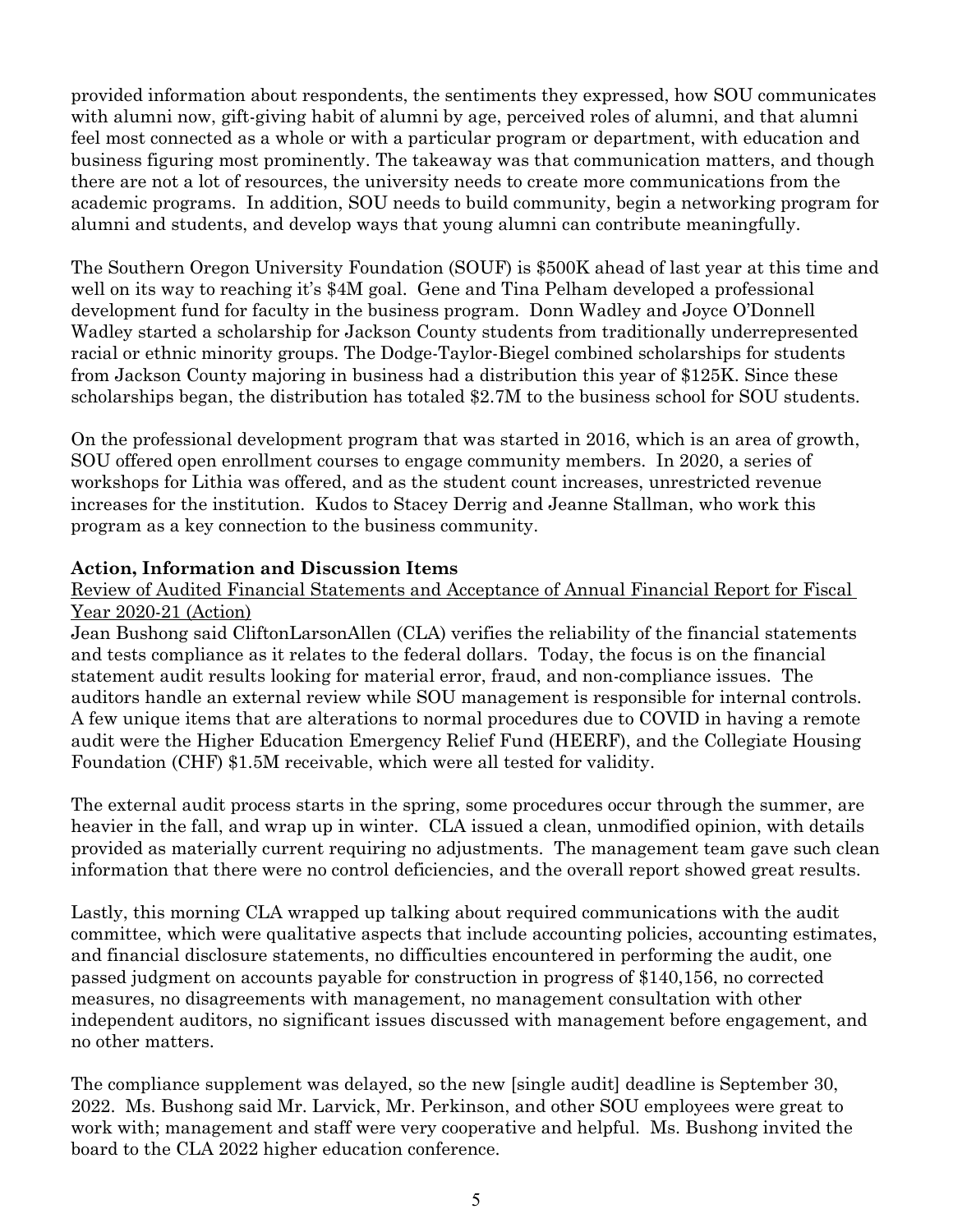Responding to Trustee Thorndike, Ms. Bushong replied that within the engagement letter, it states that if there are additional major programs (like the federal program) to test for compliance, that work can be charged to the actual grant, and believes this amount is less than \$10K.

Trustee Nicholson wanted on record that it has been a pleasure working with Ms. Bushong, who has provided clarity and been very responsive on the work. He thanked her for the relationship.

Trustee Hennion moved to approve the accept the annual financial report. Trustee Clough seconded the motion, and it passed unanimously.

#### Budget Update

Mr. Perkinson said that there have been no substantive changes since November to the pro forma, so there is not much to review there. One highlight is that the SEIU labor costs will be adjusted after the February payroll is completed. The short- and long-term budget plans remain, so effectively, the administration will continue to follow the plans already confirmed.

### Update to COVID Plans and Protocols

Mr. Perkinson discussed the transition from fall to winter term, emphasizing the human element. Dr. Walsh said that Dr. Melissa Anderson expressed very well where the faculty are with the challenges presented by COVID, and that the finance and administration team and others are undergoing the same difficulties. Mr. Perkinson confirmed that decisions revolved around what do we know and how does SOU plan and execute in a way that takes care of the people and the community; the feeling was that the team did a good job on all precautions put into the COVID plans today. Ms. D'Amato supported these statements, especially around student housing that was made available for isolation purposes, and stated that the team did an amazing job keeping students safe.

## Banner Student Information System (SIS) -Enterprise Resource Planning (ERP)Update and Communications Process

Tom Battaglia said that a Banner system upgrade will be a transformational effort to modernize and streamline the way SOU provides services to students and performs business. Because it is now over 30 years old, it is no longer efficient and is costly to maintain. A research effort has gone into deciding the next system the university should purchase at roughly half the cost of Banner upkeep. In February Mr. Battaglia will seek funding from the state legislature. Mr. Perkinson later added that the legislative ask is \$7.2M, which will assist with those costs. Much discussion ensued regarding the proposal.

Responding to Trustee Hennion, Mr. Battaglia replied that all of the universities have Banner and the vendor contract expires in 2024. Trustee Rosenberg would be delighted for a Banner replacement. Responding to Trustee Thalden, Mr. Battaglia confirmed that for three years SOU would be paying for both systems, which is unavoidable. Trustee Nicholson asked about bandwidth and resources, and any unforeseen obstacles to which Mr. Battaglia replied that any large project could have unforeseen issues, but the number one concern is resources and bandwidth. The IT team will be deeply involved, and the contractor will help with implementation, even coming up with the idea to hire SOU students that will receive wages and certifications at the end of the job. Trustee Clough added that many organizations do this type of implementation and those big, unexpected rocks are the underestimation of change management, so hiring the right implementation team with a laser focus will be critical.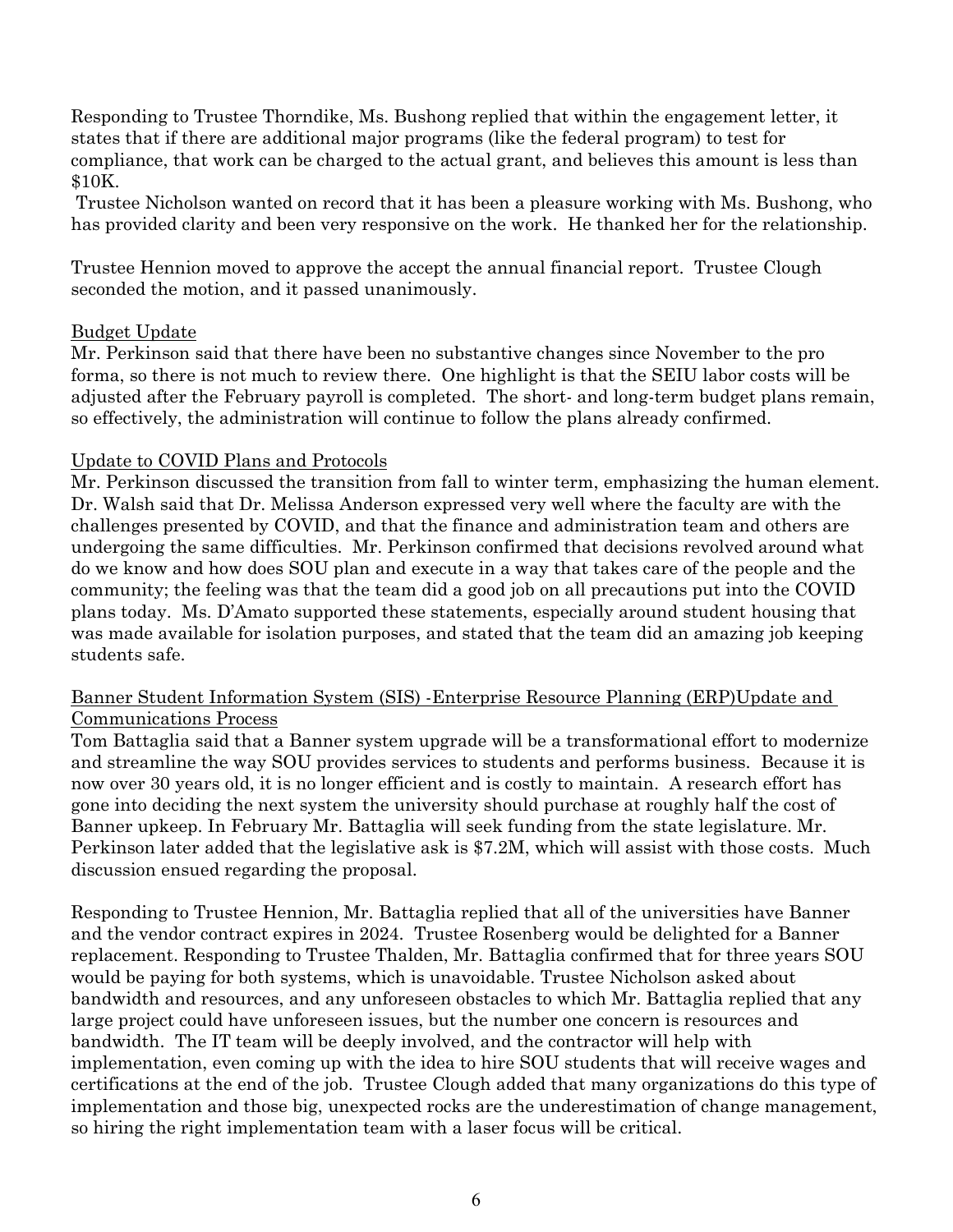# Higher Education Coordinating Commission (HECC) Update

Provost Walsh stated that the biennial HECC evaluation is due, which contains quite a bit of quantitative and qualitative data on finance, academics, accreditation, and the board. Since the committees received information on this the prior day, the board did not cover this topic in depth again, to avoid redundancy. Vice President Perkinson reminded the board that the financial ratios improved significantly in this year's report.

### Process for Setting Tuition and Mandatory Fees (Action)

Provost Walsh presented a brief overview of the materials presented yesterday that were covered in detail with the Finance and Administration Committee. The TAC is required by HB 4141 to review and make recommendations to the president about tuition and mandatory fees. This review process will continue through the next meeting when a recommendation for the proposed tuition and fees for the next academic year will be presented. Josh Lovern reviewed the process required by the original HB 4141, which was described as wonderful shared governance opportunity.

Board Chair Santos said the resolution that amends some language in the process for setting tuition and mandatory fees is before the full board for approval, having been approved and recommended by the Finance and Administration committee yesterday.

Trustee Clough moved to approve the amendments to the process for setting tuition and fees. Trustee Piper seconded the motion, and it passed unanimously.

## Government Relations Update

Heading into the February legislative session, Jeanne Stallman highlighted several items of interest to SOU and higher education. Additionally, she noted significant interest in the session on how to engage student voices, and three primary initiatives, one of which is the Student Voices Task Force chaired by Representative Alonso Leon. Another is Student University Day which would be a forum for students to tell their stories to legislators; and the third is for students to tell stories of their issues with Banner, and how transforming that system will remove barriers for enrollment. Lastly, President Bailey will start being introduced to the legislators in the week ahead.

## Strategic Plan Discussion

Provost Walsh said that the progress report has been provided in a three-page summary of the work completed, answering the questions posed by Board Chair Santos and other trustees. Board Chair Santos added that the materials contain a summary and dashboards for each of the strategic directions. President Bailey said the strategy is to explore the work completed and as it evolves, the strategy moving forward. Board Chair Santos concurred and appreciated the great information presented.

## Board Equity, Diversity, and Inclusion Work Group Update

Trustee wilson explained that there have been a few very productive meetings. With support from the team, Trustee wilson connected with Dr. DeVries to talk about the next steps. The first step was to have the board engage in a self-assessment to see each trustees' areas for growth, and VP Cooper shared several that could be useful. Secondly, the team has also discussed Vector trainings. The third idea was a shared experience of reading a book called "Biased" by Dr. Jennifer Eberhardt, a psychologist at Stanford University and a MacArthur Fellow and Genius Grant recipient. This book promises to help provide a greater perspective on disparities. The last idea is to locate a professional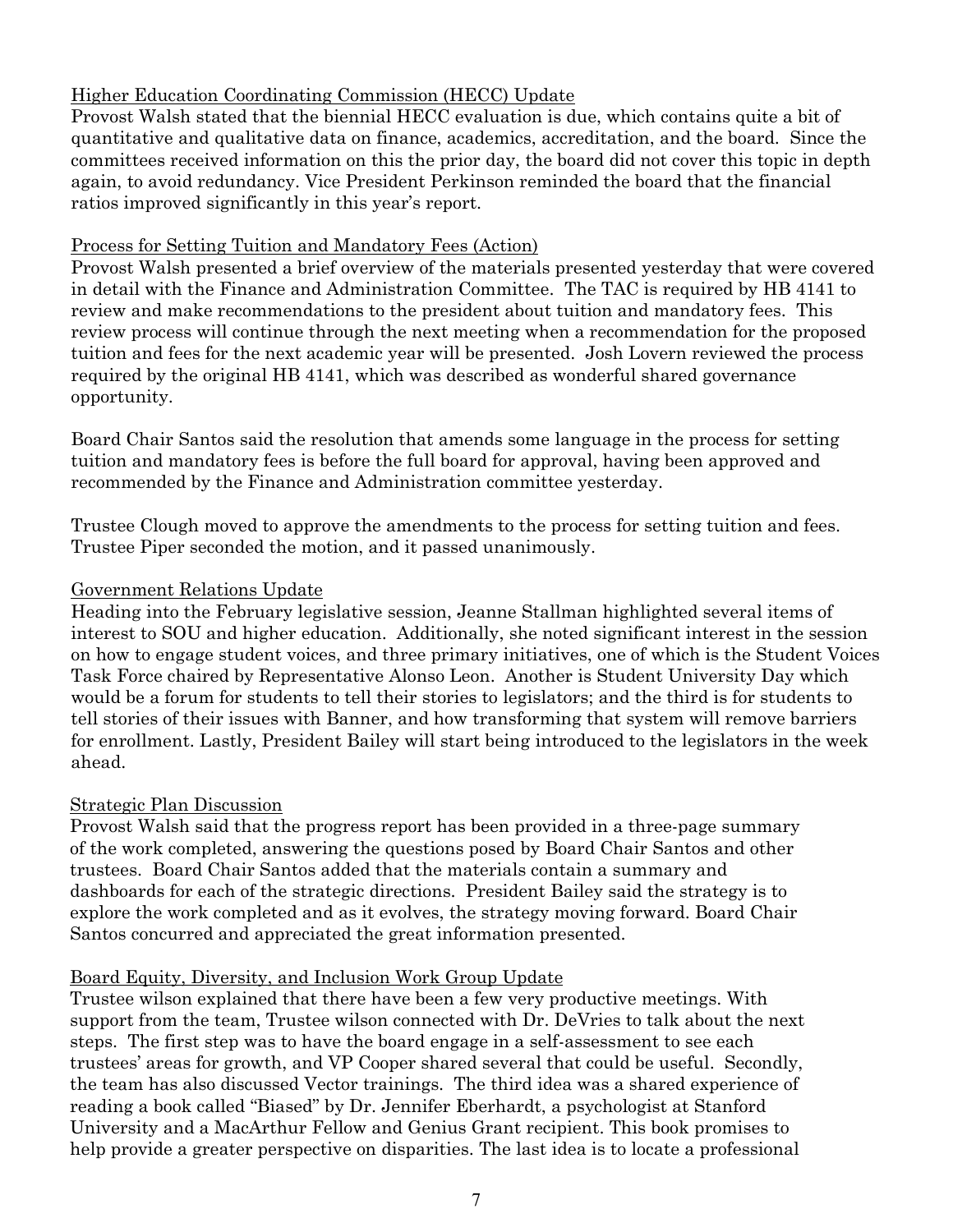development opportunity as a board or with the campus community, to have someone speak about race, gender, orientation/identity.

Trustee Pieper said the plan seems beneficial to the board and SOU. Chair Santos agreed that the ability to have a shared activity would be a great thing.

Trustee Nicholson was impressed with the four proposals to the board and helps on the path forward. Trustee Rosenberg said those were great ideas. Board Chair Santos directed the work group to continue to carry out those ideas to make them happen in a timely schedule and report back in April and/or June.

### Board Governance Work Group Update

Vice Chair Bullock said the Governance Work Group (GWG) was created to figure out if it would be best to have a work group or a governance committee to handle some governance activities Some items talked about were how to recruit backfilling at-large positions, seek replacements to fill trustee vacancies, mentoring new trustees, and the policy for board officer elections, which the Executive and Audit Committee discussed earlier in the day.

Amendments to Board Statement on the Process for Officer Election (Action) Flowing into the 5.1 item, Vice Chair Bullock reviewed the changes represented in the statement on the process for officer elections. Board Chair Santos said the EAC had approved the statement earlier today, and it now moves to the full board for approval.

Trustee Franks moved to approve the board statement process update. Trustee Vincent seconded the motion, and it passed unanimously.

## Appointment of Elections Work Group

Consistent with the officer elections process, the chair needs to appoint an Office Elections Work Group. Trustees Thorndike, Rosenberg, and Franks previously mentioned that they are willing to serve on the work group this year, so Chair Santos officially appointed them to the work group and announced it at this meeting.

## **Future Meetings**

Chair Santos announced that the next regularly scheduled meeting will be held on April 22, 2022. He said if any trustees have ideas for agenda items for April or other future meetings, please send those to the board secretary or to him.

## **Collective Bargaining Update [Executive Session Pursuant to ORS 192.660 (2)(d)]**

Chair Santos announced that pursuant to ORS 192.660 (2)(d), the board would enter into executive session to conduct deliberations with persons designated by the governing body to carry on labor negotiations. He said that anyone not authorized to remain for the session would be removed from the webinar and asked members of the public to disconnect. Pursuant to ORS 192.660 (4), representatives of the news media were not be allowed to attend this executive session and pursuant to ORS 192.660 (6), no final action will be taken or a final decision made in the executive session.

In addition to the board, the following persons were permitted to remain for the executive session: Jason Catz, Brian Caufield, Alana Lardizabal, Christine Meadows, Greg Perkinson, Sabrina Prud'homme, Pamela Tomac, and Susan Walsh.